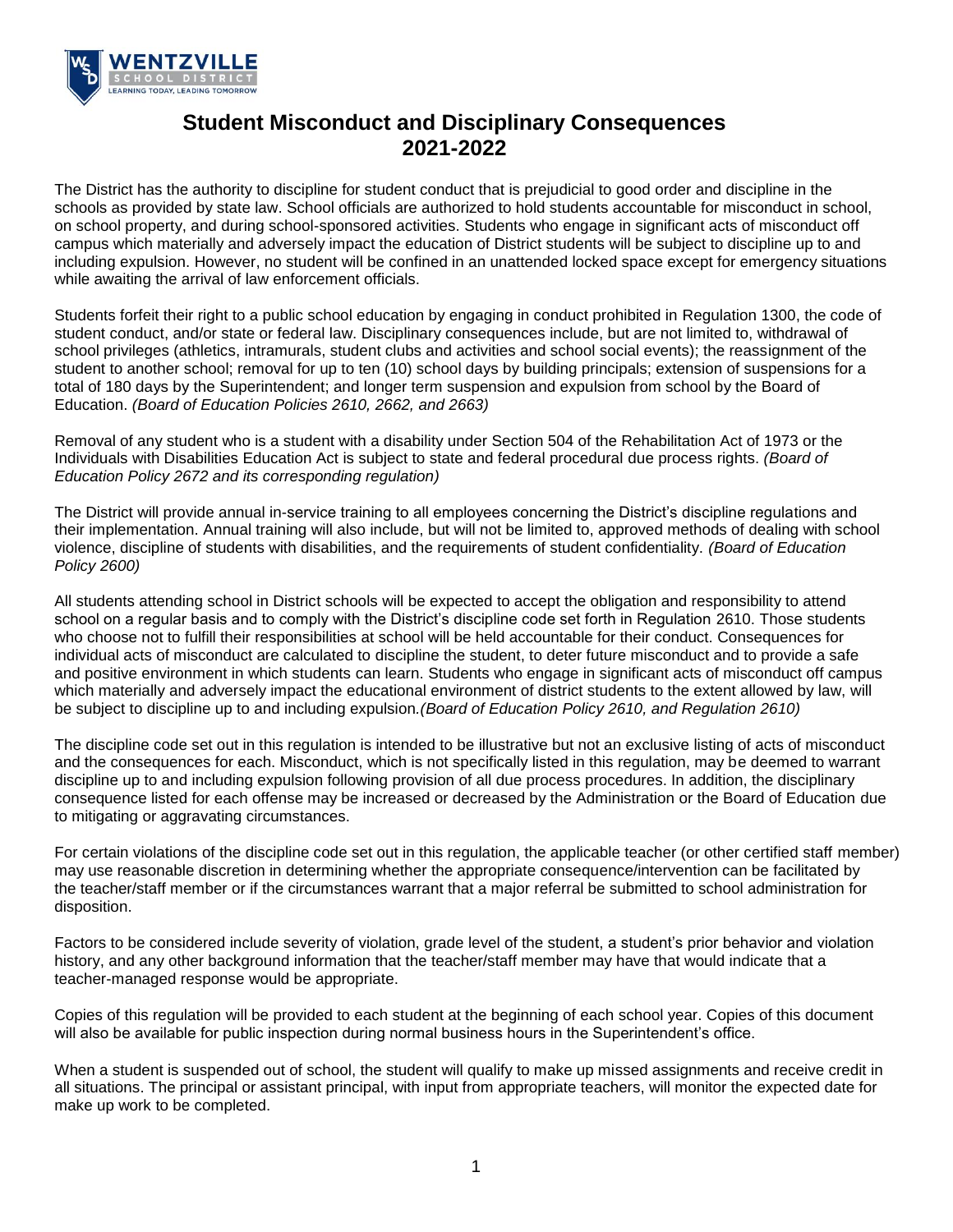1. **Academic Dishonesty**-Academic dishonesty will not be tolerated in schools. It is unfair to those who complete work appropriately, but more importantly; it prevents teachers from truly assessing a student's knowledge and capabilities. Disciplinary action for academic dishonesty is in response to the ethical violation, but should also seek to assess student's knowledge of the subject. With this in mind, the following guidelines will apply for cases of cheating, stealing answers, plagiarizing, and other forms of academic dishonesty in any form

#### *First Offense:*

**Elementary Schools:** Conference with principal, detention and/or loss of school privileges and an opportunity to complete the assignment or an alternative assignment

**Middle Schools:** Conference with principal*,* detention or in-school suspension and the student will have to redo the assignment, test, or an alternative assignment for reduced credit earning up to 70 percent of the assigned points possible

**High Schools**: For daily work or small activities, detention and the student will have the opportunity to redo the assignment for reduced credit earning up to 60 percent of the assigned points possible. For large projects or tests, inschool suspension and the student will have to redo the project, test, or an alternative assignment for reduced credit earning up to 60 percent of the assigned points possible

#### *Subsequent Offense*:

**Elementary Schools**: Conference with principal, detention or in-school suspension or loss of school privileges and an opportunity to complete the assignment or an alternative assignment

**Middle and High Schools**: For daily work or small activities, detention and the student will not be allowed to redo the assignment. For large projects or tests, in-school suspension and the student will not be allowed to redo the project or test

2. **Alcohol**-Possession, use, distribution, consumption and/or being under the influence of alcoholic beverages or substances represented to be an alcoholic beverage while at school, on school district property, on a school bus, or at a school activity whether on or off of school property \*

*First Offense*: 10-180 days out-of-school suspension or expulsion and notice to law enforcement officials

*Subsequent Offense*: 11-180 days out-of-school suspension or expulsion and notice to law enforcement officials

\*Students who have possession and/or are under the influence of drugs and/or alcohol will be expected to participate in the Substance Abuse Intervention Program at Pearce Hall. Students who decline this option will be disciplined per the Student Misconduct and Disciplinary Consequences.

3. **Arson**-Intentionally causing or attempting to cause a fire or explosion

*First Offense*: 1-180 days out-of-school suspension or expulsion and notice to law enforcement officials

*Subsequent Offense*: 1-180 days out-of-school suspension or expulsion and notice to law enforcement officials

4. **Assault of Student or Staff Member**-Attempting to cause injury to another person; intentionally placing a person in reasonable apprehension of imminent physical danger; causing physical injury to another person when there is no immediate confrontation or provocation

*First Offense*: 1-180 days out-of-school suspension or expulsion and notice to law enforcement officials

*Subsequent Offense*: 5-180 days out-of-school suspension or expulsion and notice to law enforcement officials

5. **Automobile/Vehicle Misuse**-Discourteous or unsafe driving on school district property, or at a school activity whether on or off of school property, unregistered parking, failure to move vehicle at the request of school officials, failure to follow directions given by school officials or failure to follow established rules for parking or driving on school property

*First Offense*: Principal/student conference, detention, in-school suspension, 1-180 days of out-of-school suspension or expulsion and/or loss of parking privileges

*Subsequent Offense*: Principal/student conference, detention, in-school suspension, 1-180 days of out-of-school suspension or expulsion and/or loss of parking privileges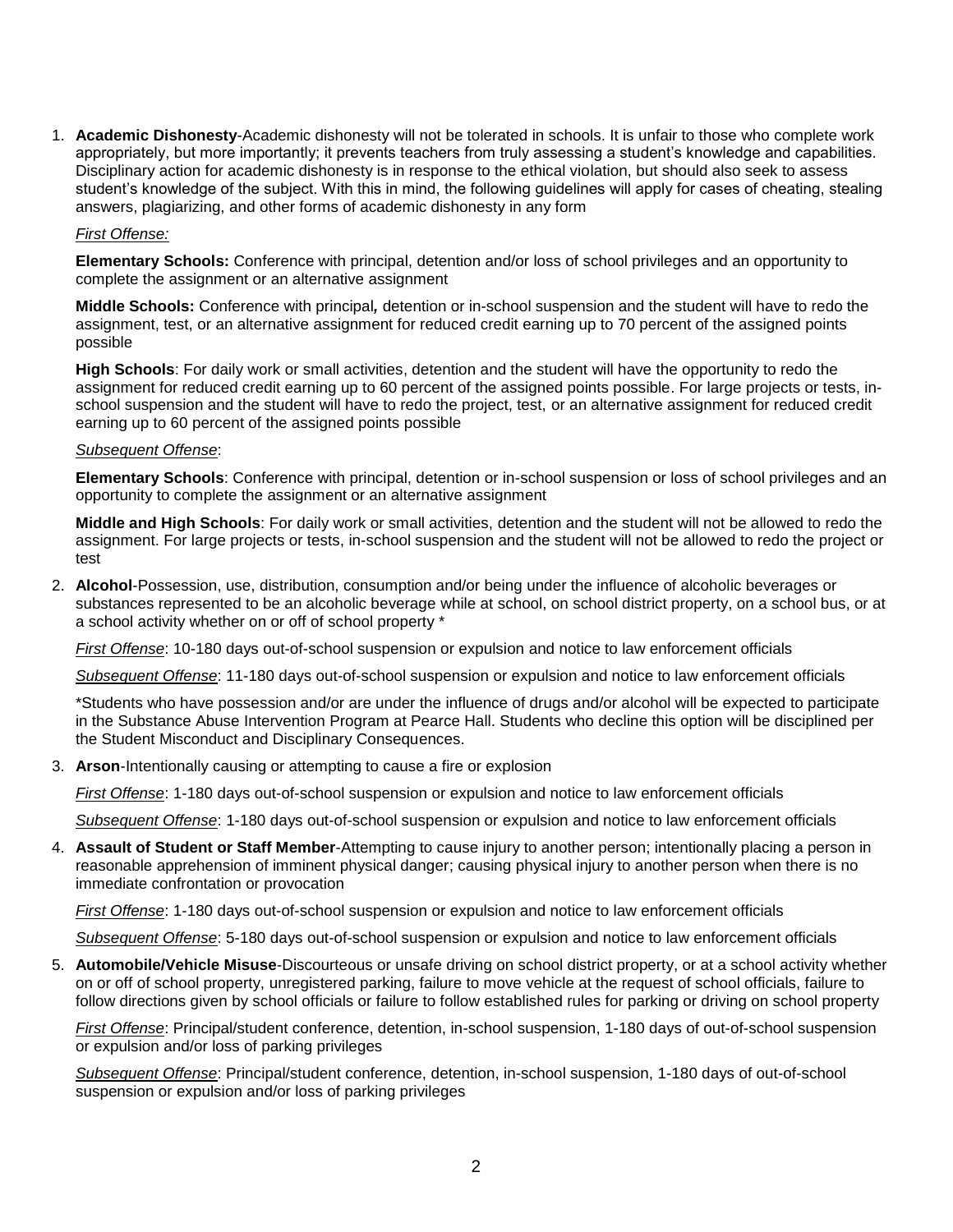6. **Bullying**-Repeated and systematic intimidation and*/*or attacks on a student or multiple students, perpetuated by individuals or groups. Bullying includes, but is not limited to physical violence, verbal taunts, name-calling and putdowns, threats, extortion or theft, damaging property, and exclusion from a peer group *(Board of Education Policy 2655 included in this packet)*

*First Offense:* Loss of privileges, classroom detention, conference with teacher, parents contacted, conference with principal, in-school suspension, out-of-school suspension, expulsion and/or law enforcement contacted

*Subsequent Offense*: In-school suspension, 1-180 days out-of-school suspension or expulsion and notice to law enforcement officials

7. **Dangerous Behavior**-Behavior by the student that is a threat to the safety of the student and/or others

*First Offense*: Principal/student conference, detention, in-school suspension, or 1-180 days out-of-school suspension or expulsion

*Subsequent Offense*: Principal/student conference, detention, in-school suspension, or 1-180 days out-of-school suspension or expulsion

8. **Disrespectful Conduct or Speech**-Verbal, written, pictorial or symbolic language or gesture that is directed at any person that is rude, defiant, vulgar, or obscene, and that is considered inappropriate in educational settings

*First Offense*: Principal/student conference, detention, in-school suspension, or 1-180 days out-of-school suspension or expulsion

*Subsequent Offense*: Principal/student conference, detention, in-school suspension, or 1-180 days out-of-school suspension or expulsion

9. **Disruptive Behavior**-Conduct which has the effect of disturbing education, the school environment, or the safety of a student

*First Offense*: Principal/student conference, detention, in-school suspension, or 1-180 days out-of-school suspension or expulsion

*Subsequent Offense*: Principal/student conference, detention, in-school suspension, or 1-180 days out-of-school suspension or expulsion

#### 10. **Drugs/Controlled Substance**

*Possession, Use, Consumption, Being Under the Influence* of a controlled substance or substance represented to be a controlled substance while at school, on school district property, on a school bus, or at a school activity whether on or off of school property\*

*First Offense*: 10-180 days out-of-school suspension or expulsion and notice to law enforcement officials

*Subsequent Offense*: 11-180 days out-of-school suspension or expulsion and notice to law enforcement officials

\*Students who have possession and/or are under the influence of drugs and/or alcohol will be expected to participate in the Substance Abuse Intervention Program at Pearce Hall. Students who decline this option will be disciplined per the Student Misconduct and Disciplinary Consequences.

*Possession of Paraphernalia* which can be used for the consumption of a controlled substance

*First Offense*: 10-180 days out-of-school suspension or expulsion and notice to law enforcement officials

*Subsequent Offense*: 11-180 days out-of-school suspension or expulsion and notice to law enforcement officials\*

\* Students who have possession and/or are under the influence of drugs and/or alcohol will be expected to participate in the Substance Abuse Intervention Program at Pearce Hall. Students who decline this option will be disciplined per the Student Misconduct and Disciplinary Consequences.

*Sale or Transfer or Intent to Sell or Transfer* a controlled substance or substance represented to be a controlled substance while at school, on school district property, on a school bus, or at a school activity whether on or off of school property

*First Offense*: 11-180 days out-of-school suspension or expulsion and notice to law enforcement officials

*Subsequent Offense*: 11-180 days out-of-school suspension or expulsion and notice to law enforcement officials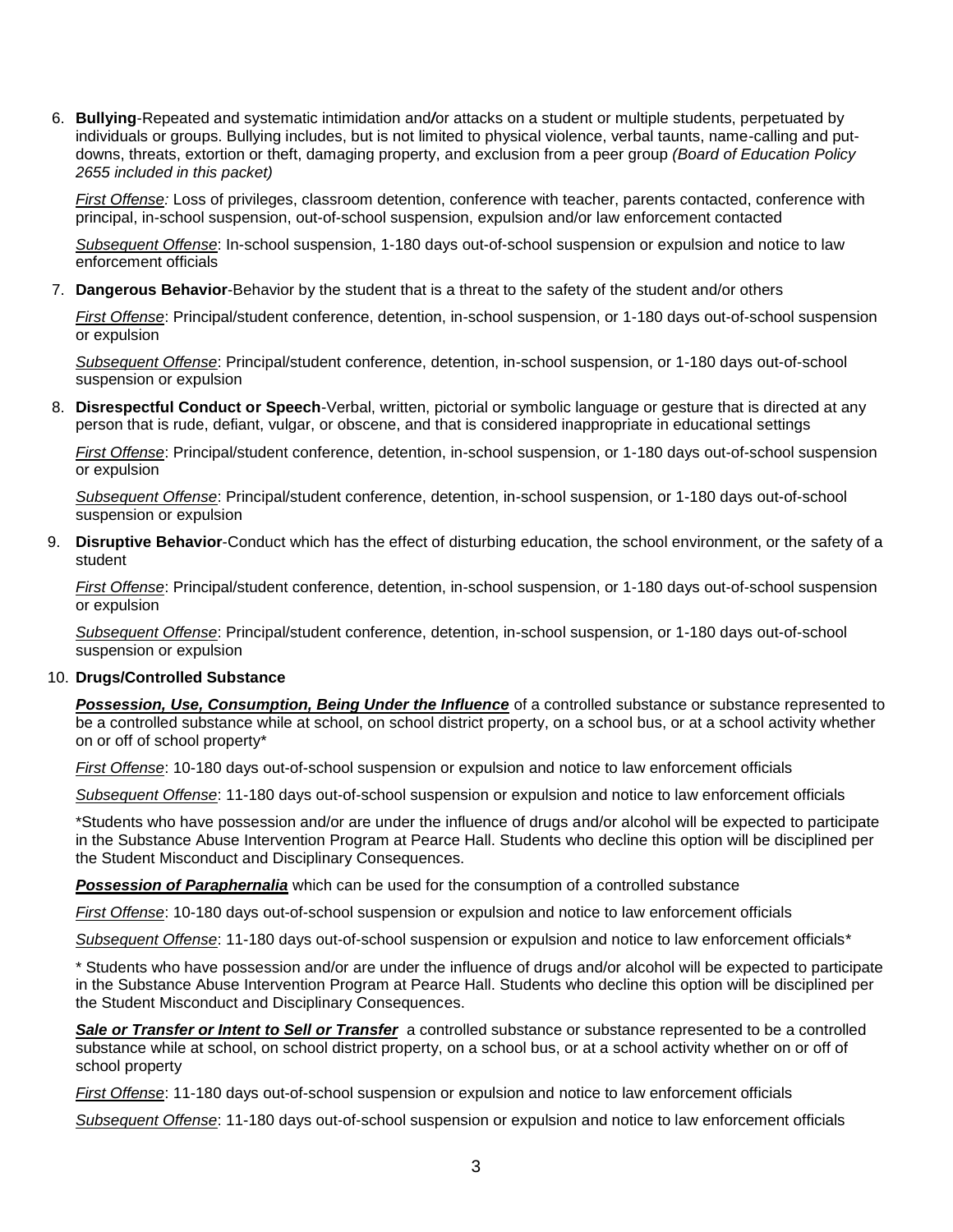11. *Electronic Cigarettes/E-cig*-Possession or use of electronic cigarettes/vaping devices, electronic cigarette/vaping paraphernalia, and similar objects used in conjunction with electronic cigarettes/vaping or items that resemble electronic cigarettes/vaping products

*First Offense:* Principal/student conference, detention, in-school suspension, and notice to law enforcement officials

*Subsequent Offense: In-school suspension, out-of-school suspension, or expulsion and notice to law enforcement officials*

12. **Electronics**-Possession and/or use of electronic equipment including, but not limited to MP3 technology, CD players, cellular telephones, computers, headphones and video games/systems is strongly discouraged. Students may only create digital images that have been authorized and/or do not disrupt the educational environment or pose the potential to disrupt the educational environment.

*Elementary Schools:* Devices in this category are not to be visible, audible, or in use while at school from the time a student arrives to school prior to classes commencing to the time the student is dismissed from classes unless a teacher gives a student permission to utilize the device while in class. The items may be used on the way to and from school, after school and at activities or athletic events or with teacher/principal approval. Devices in this category should otherwise be turned off during the school day. Students, who bring electronic items to school, do so at their own risk and are responsible to secure the item from theft or loss. If a student brings a device and it is visible and/or in use during the school day, the student is subject to consequences. Students who violate this expectation and guideline may have their electronic device confiscated by an administrator.

Laser pointers are not allowed at any time. Possession of a laser pointer will result in a consequence.

*First Offense:* The student's electronic equipment will be confiscated and returned at the end of the day and there will be contact made with the student's parent. The student may be assigned a detention and/or in-school suspension

*Subsequent Offense:* Principal/student conference, detention, in-school suspension or 1-180 days out-of-school suspension or expulsion

*Middle Schools:* Devices in this category are not to be visible, audible, or in use while at school from the time a student arrives to school prior to classes commencing to the time the student is dismissed from classes unless a teacher gives a student permission to utilize the device while in class*.* Items may be used on the way to and from school, after school and at activities or athletic events or with teacher/principal approval. Devices in this category should otherwise be turned off during the school day*.* Students, who bring electronic items to school, do so at their own risk and are responsible to secure the item from theft or loss. If a student brings a device and it is visible and/or in use during the school day, the student is subject to consequences. Students who violate this expectation and guideline will have their electronic device confiscated.

Laser pointers are not allowed at any time. Possession of a laser pointer will result in a consequence**.**

*First Offense:* The student's electronic equipment will be confiscated and returned at the end of the day and the administrator will contact the student's parent. The student may be assigned a detention and/or in-school suspension

*Subsequent Offense:* Principal/student conference, detention, in-school suspension or 1-180 days out-of-school suspension or expulsion

*High Schools:* Devices in this category are not to be visible, audible, or in use while in class, unless a teacher gives a student permission to utilize the device. Students may use the device in assigned lunch periods and in the passing time between classes*.* Devices in this category should be turned off during the school day with the exception of the students' assigned lunch periods. Students may use their cell phones during the assigned lunch period. The items may be used on the way to and from school, after school and at activities or athletic events or with teacher/principal approval. Students, who bring electronic items to school, do so at their own risk and are responsible to secure the item from theft or loss. If a student brings a device and it is visible and/or in use during the school day, the student is subject to consequences. Students who violate this expectation and guideline will have their electronic device confiscated.

Laser pointers are not allowed at any time. Possession of a laser pointer will result in a consequence.

*First Offense:* The student's electronic equipment will be confiscated and returned at the end of the day and the administrator will contact the student's parent. The student may be assigned a detention and/or in-school suspension

*Subsequent Offense:* Principal/student conference, detention, in-school suspension or 1-180 days out-of-school suspension or expulsion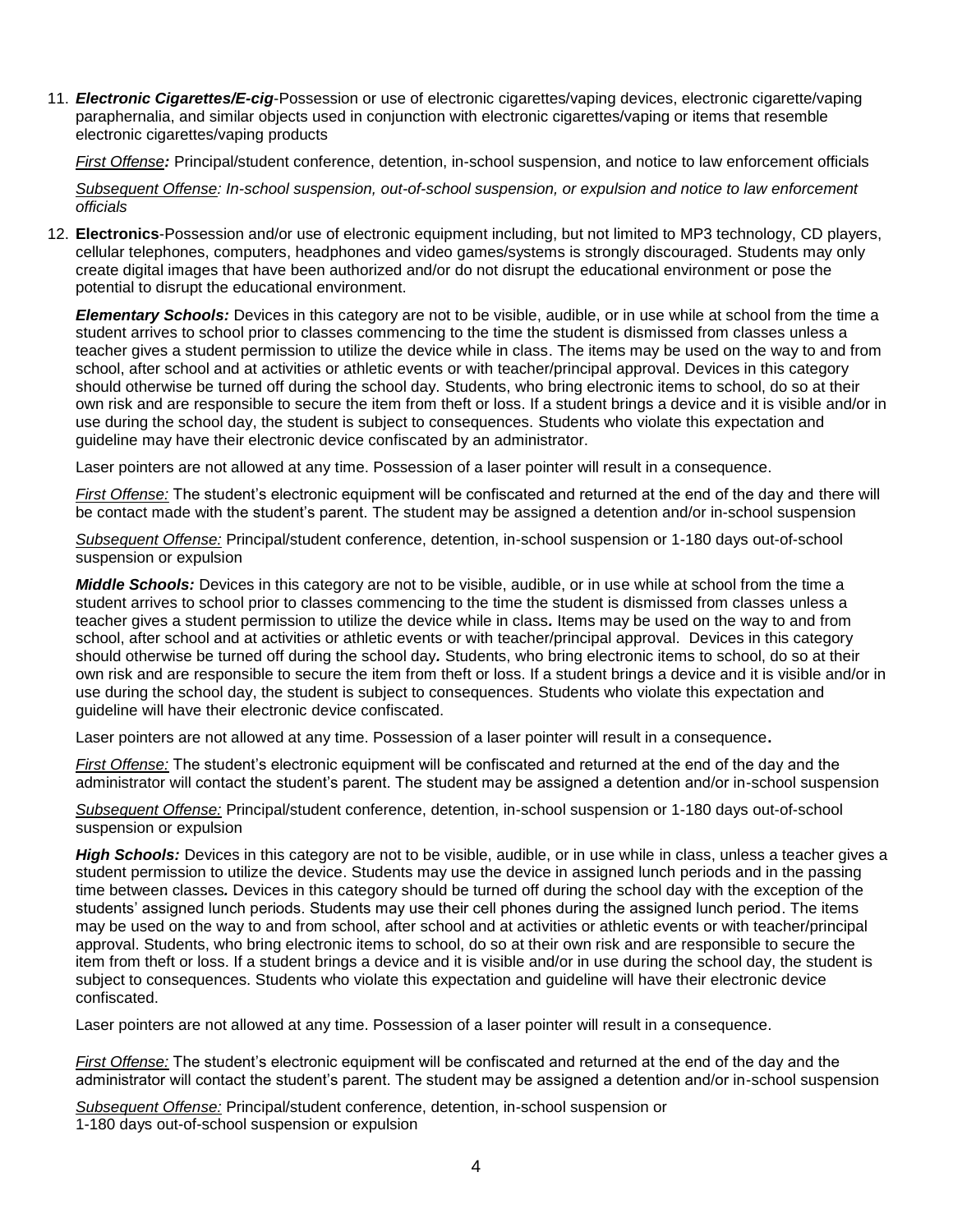13. **Extortion**-Verbal threats or physical conduct designed to obtain money or other valuables

*First Offense*: Principal/student conference, detention, in-school suspension, 1-180 days out-of-school suspension or expulsion and notice to law enforcement officials

*Subsequent Offense*: Principal/student conference, detention, in-school suspension, 1-180 days out-of-school suspension or expulsion and notice to law enforcement officials

- 14. **Failure to Serve Friday Detention**-Friday Detentions are three-hour detentions assigned by high school principals. When students attend a Friday Detention, they are to complete projects/assignments that support academics. Principals will inform parents of the scheduled detention in sufficient time for the parent to arrange transportation. Principals will send reminders to students regarding the Friday Detention during the week prior to the assigned date. If a student and/or parent chooses for the student to not attend the detention, the student will receive two days of inschool suspension.
- 15. **False Alarms**-Tampering with emergency equipment, setting off false alarms, making false reports

*First Offense*: Principal/student conference, detention, in-school suspension, 1-180 days out-of-school suspension or expulsion and notice to law enforcement officials

*Subsequent Offense*: In-school suspension, 1-180 days out-of-school suspension or expulsion and notice to law enforcement officials

16. **Fighting**-Physically striking another in a mutual contact as differentiated from an assault

*First Offense*: Principal/student conference, detention, in-school suspension, or 1-180 days out-of-school suspension or expulsion

*Subsequent Offense*: In-school suspension, 1-180 days out-of-school suspension, or expulsion

17. **Harassment**-(*Refer to Policy and Regulation 1300)* - Equal Opportunity *(which are included in this packet*)

*First Offense*: Principal/student conference, detention, in-school suspension, or 1-180 days out-of-school suspension or expulsion

*Subsequent Offense*: Principal/student conference, detention, in-school suspension, or 1-180 days out-of-school suspension or expulsion

18. **Inappropriate Sexual Conduct**-Physical touching of another student in the area of breasts, buttocks, or genitals; using sexually intimidating language, objects, or pictures; displaying breasts, buttocks, and genitals

*First Offense*: Principal/student conference, detention, in-school suspension, 1-180 days out-of-school suspension or expulsion and notice to law enforcement officials

*Subsequent Offense*: Principal/student conference, detention, in-school suspension, 1-180 days out-of-school suspension or expulsion and notice to law enforcement officials

19. **Missing from Class** – Absent or tardy from class without administrative approval

*First Offense*: Principal/student conference, detention, in-school suspension

*Second Offense*: Principal/student conference, detention, in-school suspension

*Subsequent Offense*: In-school suspension

#### 20. **Possession of a Firearm**-(*Defined in Policy and Regulation 2620 which are included in this packet)*

*First Offense*: 1-180 days out-of-school suspension or expulsion and notice to law enforcement officials

*Subsequent Offense*: 180 days out-of-school suspension or expulsion and notice to law enforcement officials

#### 21. **Possession of a Weapon**-(*Defined in Policy and Regulation 2620 which are included in this packet)*

*First Offense*: In-school suspension, 1-180 days out-of-school or expulsion and notice to law enforcement officials

*Subsequent Offense*: 1-180 days out-of-school suspension or expulsion and notice to law enforcement officials

22. **Posturing/Aggressive Behavior**-The act of engaging in using gestures or physical contact, yelling, bumping, threatening body language and/or similar behaviors that are done in a manner that would reasonably be perceived by others to be aggressive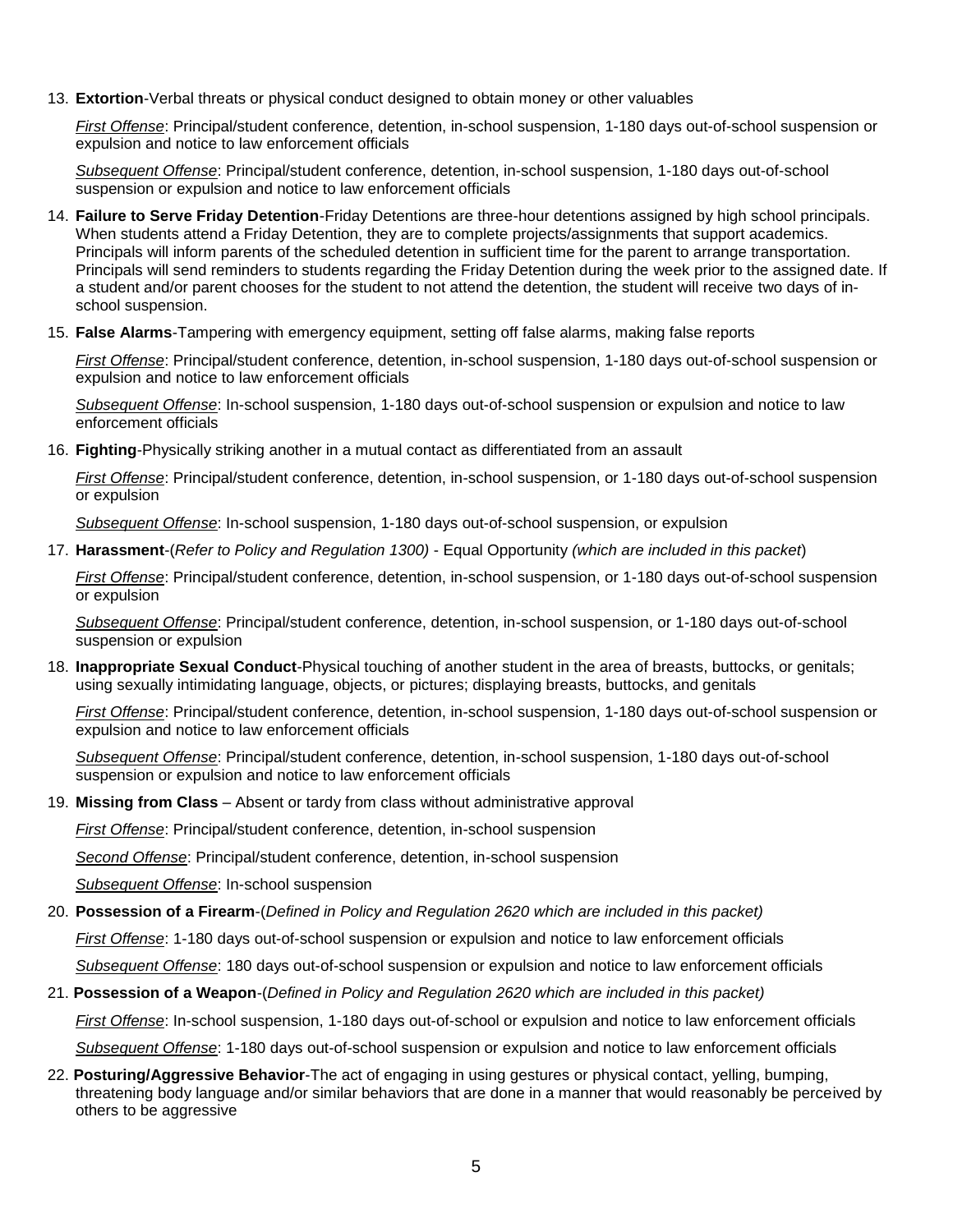*First Offense*: Principal/student conference, detention, in-school suspension, or 1-180 days out-of-school suspension

*Subsequent Offense*: Principal/student conference, detention, in-school suspension, or 1-180 days out-of-school suspension

23. **Technology Misconduct**-Attempting, regardless of success, to gain unauthorized access to technology system or information; to use District technology to connect to other systems in evasion of the physical limitations of the remote system; to copy District files without authorization; to interfere with the ability of others to utilize District technology; to secure a higher level of privilege without authorization; to introduce computer "viruses," "hacking" tools, or other disruptive/destructive programs onto or using District technology; or to evade or disable a filtering/blocking device

*First Offense*: Principal/student conference, detention, in-school suspension, 1-180 days out-of-school suspension or expulsion and/or loss of user privileges

*Second Offense*: In-school suspension, 1-180 days out-of-school suspension or expulsion and/or loss of user privileges

24. **Theft**-Nonconsensual taking or attempt to take the property of another or possession of property taken from another

*First Offense*: Principal/student conference, detention, in-school suspension, 1-180 days out-of-school suspension or expulsion*,* restitution and notice to law enforcement officials

*Subsequent Offense*: Principal/student conference, detention, in-school suspension, 1-180 days out-of-school suspension or expulsion*,* restitution and notice to law enforcement officials

25. **Threatening Language**-Use of verbal, physical, or written threats to do bodily harm to a person or personal property

*First Offense*: Principal/student conference, detention, in-school suspension, or 1-180 days out-of-school suspension or expulsion and notice to law enforcement officials

*Subsequent Offense*: In-school suspension, 1-180 days out-of-school suspension or expulsion and notice to law enforcement officials

26. **Tobacco**-Possession or use of tobacco/nicotine, tobacco products/nicotine products, items that resemble tobacco/nicotine products, cigarettes excluding electronic cigarettes, or items that resemble tobacco products

*First Offense: Principal/student conference, detention, in-school suspension, and notice to law enforcement officials*

*Subsequent Offense: In-school suspension, out-of-school suspension, or expulsion and notice to law enforcement officials*

27. **Truancy**-Absent from class or classes and not present at school without authorization (*Board of Education Policy and Regulation 2340 which are included in this packet)*

*First Offense*: Principal/student conference, detention, in-school suspension

*Second Offense*: Principal/student conference, detention, in-school suspension

*Subsequent Offense*: In-school suspension

28. **Vandalism**-Intentional damage or attempt to damage property belonging to the staff, students, or the district

*First Offense*: Principal/student conference, detention, in-school suspension, 1-180 days out-of-school suspension or expulsion*,* restitution and notice to law enforcement officials

*Subsequent Offense*: 11-180 days out-of-school suspension or expulsion*,* restitution and notice to law enforcement officials

## **Tardies** *(Middle School only)*

Students will be allowed two tardies per class per semester. On the third tardy to a class, the teacher will contact the student's parents via a telephone call or email. On the fourth tardy to a class per semester, the teacher will assign afterschool detention and contact the student's parents via telephone or email. The fifth tardy for a class in a semester will be referred to the appropriate principal who will assign two after-school detentions. A sixth tardy to a class in a semester will be referred to the appropriate principal who will assign one day of in-school suspension. Tardies beyond six per class per semester will be referred to the appropriate principal who will assign a consequence. Students who are late to school will be considered tardy.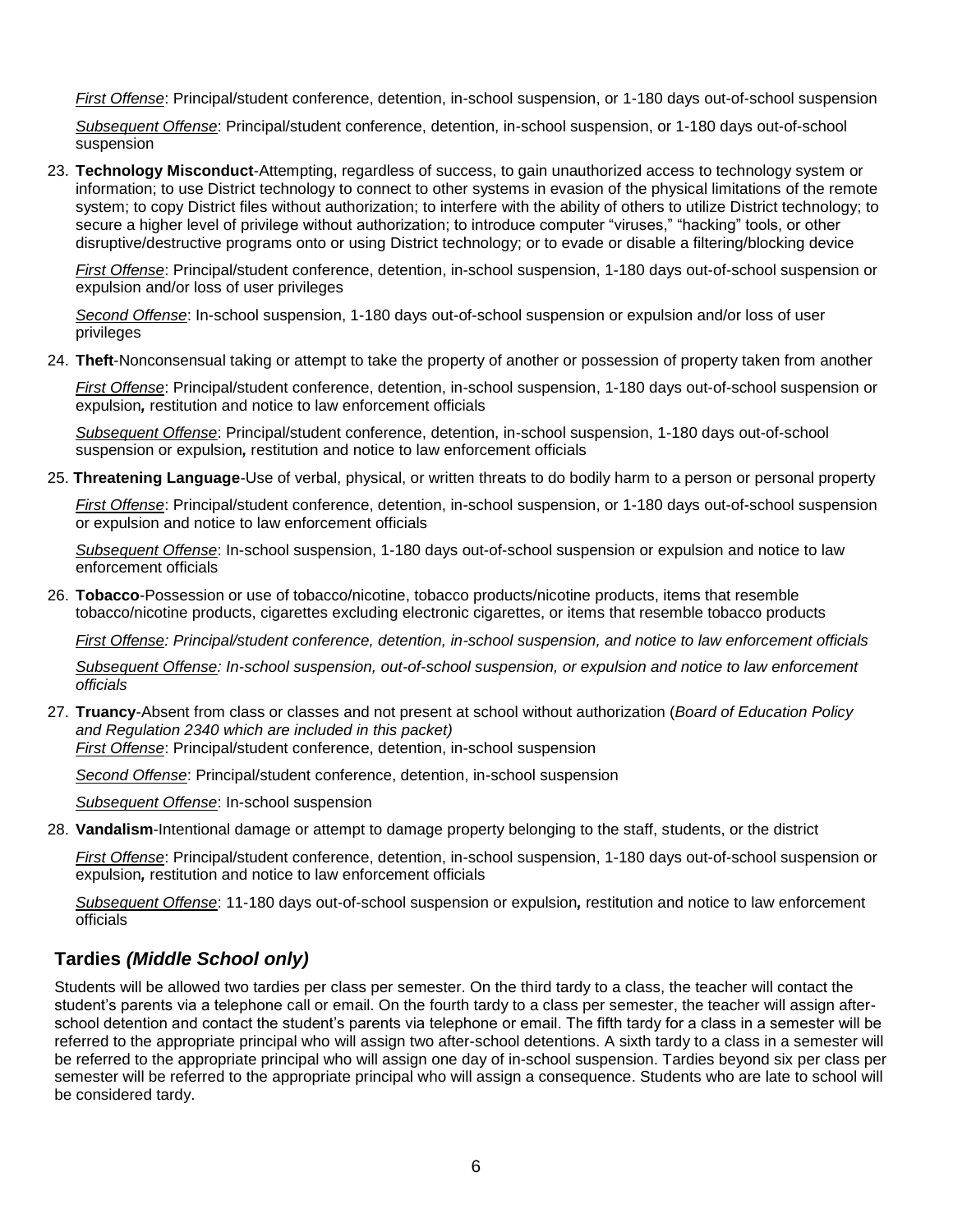# **Tardies** *(High School only)*

Each student will be allowed two tardies per class per quarter. On the third and fourth tardy per class, the principal will assign a one-hour detention to be served after school in the detention classroom. On the fifth tardy and each subsequent tardy violation in that class during the quarter, the teacher will notify the appropriate principal. The principal will assign the student a Friday Detention. Students who are late to school will be considered tardy.

# **Bullying**

The District is committed to maintaining a learning and working environment free of any form of bullying or intimidation*.* Bullying is strictly prohibited on school grounds, or school time, at a school sponsored activity or in a school related context. Bullying is the intentional action by an individual or group of individuals to inflict intimidation, unwanted aggressive behavior, or harassment that is repetitive or is substantially likely to be repeated and causes a reasonable student to fear for his or her physical safety or property; substantially interferes with the educational performance, opportunities, or benefits of any student without exception; or substantially disrupts the orderly operation of the school. Bullying may consist of physical actions, including gestures, or oral, cyberbullying, electronic, or written communication, and any threat of retaliation of reporting acts of bullying*.*

Cyberbullying means bullying as defined above through the transmission of a communication including, but not limited to, a message, text, sound, or image by means of an electronic device including, but limited to, a telephone, wireless telephone, or other wireless communication device, computer, or pager. The District may prohibit and discipline for cyberbullying that originates on any District campus or at a District activity if the electronic communication was made using the school's technological resources. If there is a sufficient nexus to the educational environment, or if the electronic communication was made on the District's campus or at a District activity using the student's own personal technological resources. Further, students who engage in significant acts of misconduct off campus which materially and adversely impact the education of District students will be subject to discipline.

Bullying, as defined in this policy, is strictly prohibited. Students are encouraged to report any incident of bullying which they have witnessed or incurred, by contacting their building principal. District employees are required to report any instance of bullying of which the employee has witnessed within two (2) school days of the occurrence. Employees shall report the occurrence to the building principal, who is the person the District designates to receive reports of incidents of bullying. A principal who receives a report of an incident of bullying shall initiate an investigation into the allegations within two (2) school days of receipt of the report. The principal may assign other employees to assist in the investigation, or request that the superintendent assign an outside investigator. The investigation shall be completed within ten school days from the date of the written report of bullying unless good cause exists to extend the investigation. No employee or student who reports an act of bullying shall be subject to reprisal or retaliation for making such a report. Any person who engages in reprisal or retaliation against an employee or student who reports and act of bullying shall be subject to disciplinary action.

Students who are found to have violated this policy will be subject to the following consequences depending on factors such as: age of student(s), degree of harm, severity of behavior, number of incidences, etc. Possible consequences to a student for a violation of this policy include*:* loss of privileges, classroom detention, conference with teacher, parents contacted, conference with principal, in-school suspension, out-of-school suspension, expulsion and/or law enforcement contacted.

The District shall give annual notice of the policy to students, parents or guardians, and staff. This policy shall be included in all student handbooks. This policy shall also be posted on the District's web page (as a Board of Education policy) and a copy shall be placed in the District Administrative Office.

The District shall provide information and appropriate training to District staff who have significant contact with students regarding the policy. All staff with significant student contact shall be trained on the requirements of this policy on an annual basis.

The District shall provide education and information to students regarding bullying, including information regarding this policy prohibiting bullying, the harmful effects of bullying, and other applicable initiatives to address bullying, including student peer-to-peer initiatives to provide accountability and policy enforcement for those found to have engaged in bullying, reprisal, or retaliation against any person who reports an act of bullying. The District shall instruct its school counselors, school social workers, licensed social workers, mental health professionals, and school psychologists to educate students who are victims of bullying on techniques for students to overcome bullying's negative effects. Such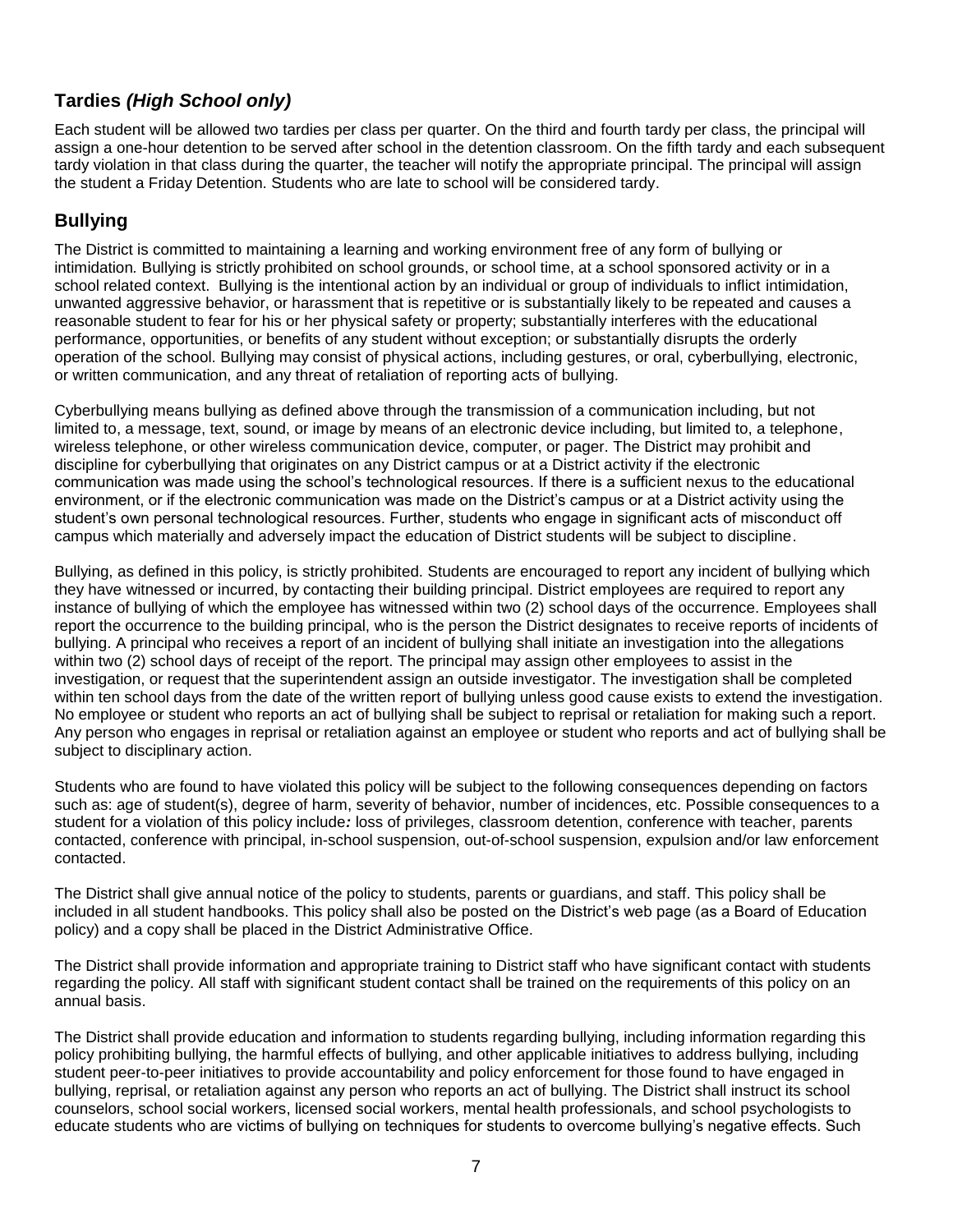techniques include but are not limited to, cultivating the student's self-worth and self-esteem; teaching the student to defend himself or herself assertively and effectively; helping the student develop social skills or encouraging the student to develop an internal focus of control. District administrators will implement programs and other initiatives to address bullying, to respond to such conduct in a manner that does not stigmatize the victim, and to make resources or referrals available to victims of bullying.

District employees are required to report any instance of bullying of which the employee has first-hand knowledge. Moreover, the District will provide training for employees relative to enforcement of this policy. (*Board of Education Policy 2655)*.

# **Corporal Punishment: Prohibited**

No person employed by or volunteering for the School District shall administer or cause to be administered corporal punishment upon a student attending District schools.

A staff member may, however, use reasonable restraint against a student without advance notice to the principal, if it is essential for self-defense, the preservation of order, or for the protection of other persons or the property of the School **District.** 

Although corporal punishment is prohibited, the use of reasonable force for a District employee to protect persons or property is not abuse within the meaning of Chapter 210, RSMO. *(Board of Education Policy 2670*)

## **Firearms and Weapons in School**

The District recognizes firearm and weapon possession as a potential threat to the health, safety and security of students, employees, and other persons. The District will not tolerate the presence of firearms or weapons on the premises of our schools. This prohibition includes possession of firearms and weapons on school playgrounds, school parking lots, school buses, and at school activities, whether on or off school property. The District complies with the provisions of the Improving America's Schools Act of 1994 and other applicable federal and state law.

Nothing in this policy shall prohibit the District from permitting a Civil War re-enactor to bring a Civil War era weapon to school for educational purposes so long as the weapon is not loaded.

Students who violate this policy will be suspended for no less than one (1) year and are subject to permanent expulsion. However, the Superintendent may recommend to the Board a modification of the suspension on a case-by-case basis. Students with disabilities under the Individuals with Disabilities Act and/or Section 504 of the Rehabilitation Act are entitled to the protections of those laws.

This policy will be annually submitted to the Department of Elementary and Secondary Education together with a report of disciplinary action taken for possession of a "firearm" or "weapon" as defined in *Regulation 2620.*

## **Definition of Firearm**

The term firearm includes, but is not limited to, such items as:

- 1. Any item which is a loaded or unloaded weapon, weapon frame, or weapon barrel and which is designed to, or may be readily converted to, expel a projectile by action of an explosive, or
- 2. Any item which will, or which may be readily converted to, expel a projectile by the action of an explosive or other propellant, and which has a barrel with a bore of at least one-half inch in diameter, or
- 3. Any explosive, incendiary, or poison gas, such as: bombs; grenades; rockets with a propellant charge of greater than four ounces; and other similar devices as recognized under federal law, or
- 4. Any combination of parts either designed to or intended for use in converting any device into a device as described in paragraphs above.

## **Definition of Weapons**

The term *weapon* shall mean a "firearm" as defined above, and shall also include the items listed below, which are defined as "weapons" in section 571.010, RSMo.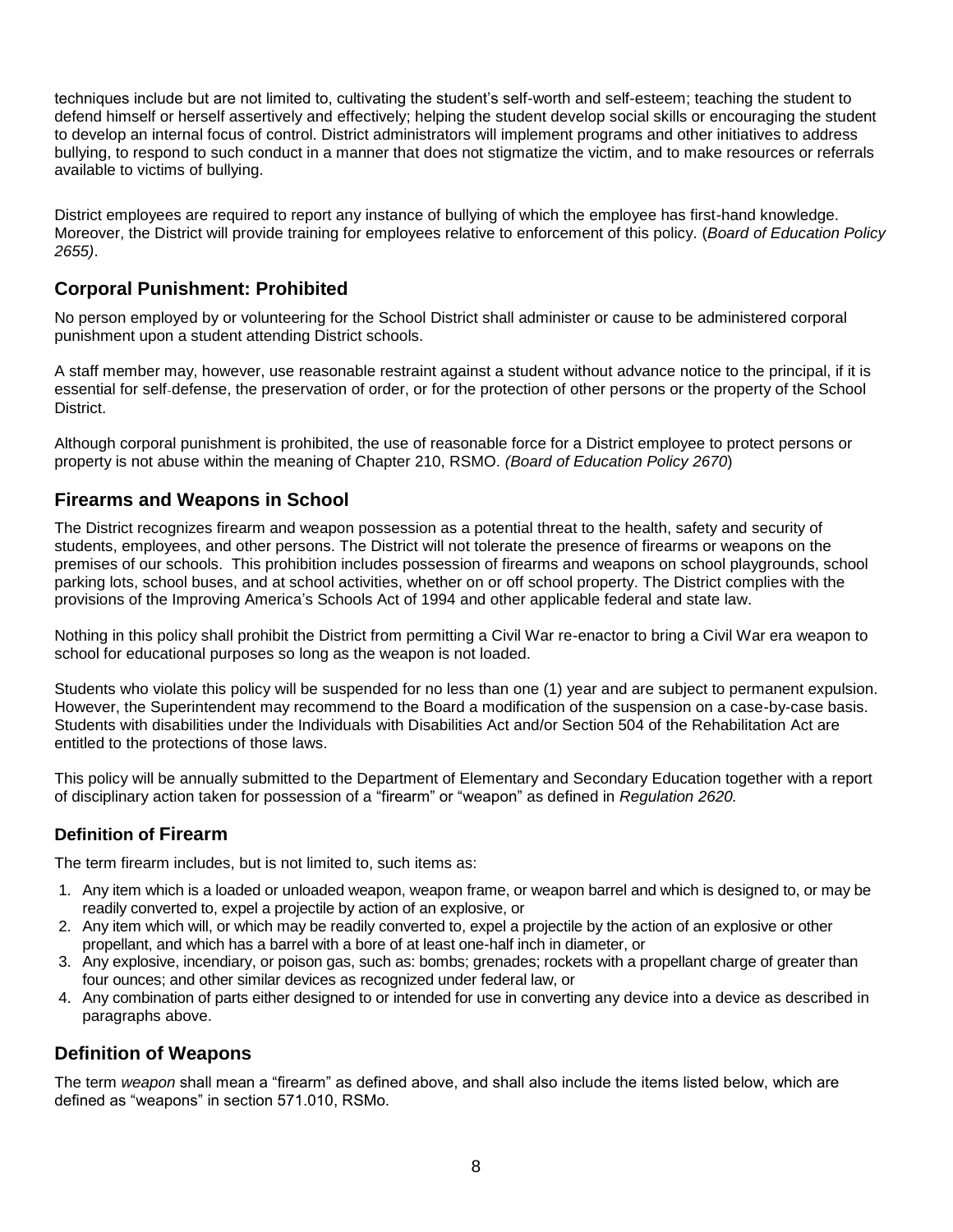- 
- 2. Concealable firearm 3. September 2. Concealable firearm 9. Knuckles
- 3. Explosive weapon 10. Projectile weapon
- 4. Firearm 11. Rifle
- 5. Firearm silencer 12. Shotgun
- 6. Gas gun 13. Spring gun
- 
- Other weapons:
- 1. Mace spray
- 2. Any knife, regardless of blade length
- 3. Items customarily used, or which can be used, to inflict injury upon another person or property.

## **Students Who Bring Firearms or Weapons to School**

The District will take the following action upon determining that a student has brought a firearm or weapon to school:

- 1. The District will refer the student to the appropriate criminal justice or juvenile delinquency system, and
- 2. The District will suspend the student from school for a period of not less than one year (365 days) from the date of the infraction, and may, at its discretion, expel the student from school permanently. This suspension provision may be modified on a case-by-case basis upon recommendation of the Superintendent if the Superintendent determines that circumstances justify such a modification.
- 3. The District may, at its discretion, provide a student suspended under this Regulation with educational services in an alternative setting.

#### **Applicability of Regulation to Students with Disabilities**

If the student with a disability under the Individuals with Disabilities Education Act carries or possesses a weapon, as defined by 18 U.S.C. 930(g) (2), to or at school, on school premises, or to or at a school function under the District's authority, school administrators may remove that student to an interim alternative educational setting for not more than 45 school days without regard to whether the behavior is determined to be a manifestation of the student's disability. If a school administrator removes a student with an IDEA disability to an interim alternative educational placement, the District must convene the student's multidisciplinary and/or IEP team to conduct a manifestation determination within the statutory time frame and the student's IEP team must determine the interim alternative educational placement and the services that the student will be provided in order to receive a free appropriate public education and access to the general curriculum. *(Board Policy and Regulation 2620)*

#### **Harassment**

The District is committed to maintaining a workplace and educational environment that is free from discrimination, harassment, and retaliation in admission or access to, or treatment or employment in, its programs, services, activities and facilities. The District is committed to providing equal opportunity in all areas of education, recruiting, hiring, retention, promotion and contracted service. In accordance with law, the District does not discriminate on the basis of race, color, national origin, ancestry, religion, sex, disability, age, genetic information, or any other characteristic protected by law in its programs and activities. In addition, the District provides equal access to the Boy Scouts of America and other designated youth groups. Further, no person shall be excluded from participation in, be denied the benefits of, or otherwise be subject to discrimination based on the above listed characteristics under a school nutrition program for which the District receives federal financial assistance from the U.S. Department of Agriculture (USDA Food and Nutrition Service).

The following person has been designated as the District's Compliance Officer and Title IX Coordinator to handle inquiries or complaints regarding the District's non-discrimination policies:

> Dr. Jennifer Hecktor Assistant Superintendent of Human Resources Title IX and Section 504/Title II Coordinator for Employment 280 Interstate Drive Wentzville, MO 63385 [jenniferhecktor@wsdr4.org](mailto:jenniferhecktor@wsdr4.org) (636) 327-3800, Ext. 20349 **(**636) 230-5800 (Cell)

For information regarding how to report a claim of discrimination, harassment, or retaliation, see Board of Education Regulation 1300. Policy and Regulation 1300 shall govern all complaints and concerns by parents, patrons, employees,

- 1. Blackiack 8. Machine gun
	-
	-
	-
	-
- 7. Knife 14. Switchblade knife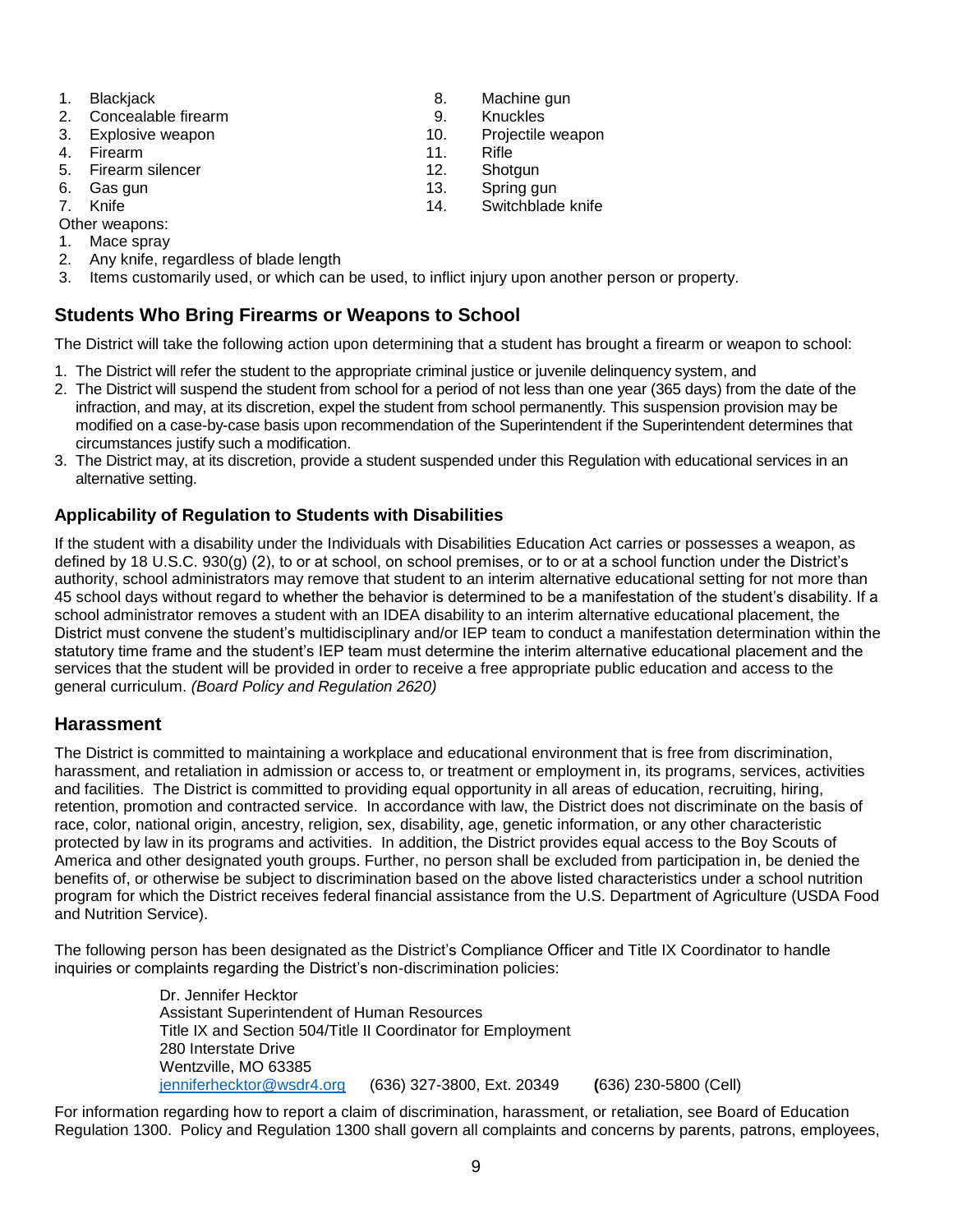or students of the District related to discrimination, harassment, or retaliation on the basis of race, color, national origin, ancestry, religion, sex, disability, age, genetic information, or any other characteristic protected by law.

# **Misconduct Not Occurring on School Property or at a**

### **School-Sponsored Activity**.

The District reserves the right to suspend and/or expel any student who engages in misconduct that may occur off school property or that does not occur at a school-sponsored activity when such conduct has a direct relationship (1) to the health, safety or security of students or staff and/or (2) to good order and discipline in the schools. Off-campus conduct for which a student may be suspended or expelled includes, but is not limited to, the following:

- 1. Conduct that would be prohibited if the student were on school property or at a school sponsored event.
- 2. Conduct in which another student or student(s) in the District was the actual or intended victim.
- 3. Conduct in which the immediate family of another student or student(s) in the District was the actual or intended victim.
- 4. Conduct in which an employee in the District or a Board member was the actual or intended victim.
- 5. Conduct in which the immediate family of an employee in the District or the immediate family member of a Board member was the actual or intended victim.
- 6. Conduct that has resulted in the filing of criminal charges or a juvenile petition when the appropriate administrator has determined by a preponderance of the evidence (i.e., more likely than not) that the student engaged in the misconduct underlying the criminal charge or juvenile petition.
- 7. Conduct that has resulted in a finding by the Board that a student has been charged, convicted or pled guilty in a court of general jurisdiction for the commission of a felony criminal violation of state or federal law.
- 8. Such other conduct that, in the judgment of the appropriate administrator demonstrates that a student's presence poses a continuing danger to persons or property or an ongoing threat of disrupting the academic process.
- 9. Any student who is suspended under this policy may appeal the suspension to the Board through the procedures outlined in Policy and Regulation 2671 – Student Discipline Hearings.

#### **Searches by School Personnel**

School lockers and desks are the property of the Board of Education and are provided for the convenience of students, and as such, are subject to periodic inspection without notice, without student consent, and without a search warrant. The lockers and desks may be searched by school administrators or staff who have a reasonable suspicion that the lockers or desks contain drugs, alcohol, material of a disruptive nature, stolen properties, weapons, items posing a danger to the health or safety of students and school employees, or evidence of a violation of school policy. In addition, the Board of Education authorizes the use of trained dogs to sniff lockers or other school property to assist in the detection of the presence of drugs, explosives, and other contraband.

Students or student property may be searched based on reasonable suspicion of a violation of District rules, policy or state law. Reasonable suspicion must be based on facts known to the administration, credible information provided or reasonable inference drawn from such facts or information. The privacy and dignity of students shall be respected. Searches shall be carried out in the presence of adult witnesses, if such witnesses are available. Students may be asked to empty pockets, remove jackets, coats, shoes and other articles of exterior clothing for examination if reasonable under the circumstances.

No employee shall perform a strip search of any student. The exception to this would be if a school administrator reasonably believes that a student possesses a weapon, explosive, or substance that poses an imminent threat of physical harm to himself or herself or another person, and if a commissioned law enforcement officer is not immediately available. Strip searches may be conducted by, or under the authority of, a commissioned law enforcement officer.

Students are permitted to park on school premises as a matter of privilege, not of right. The school retains the authority to conduct routine patrols of the student parking lots. The interior of a student's automobile on school premises may be searched if a school administrator has reasonable suspicion to believe that illegal, unauthorized or contraband items or evidence of a violation of school policy is contained inside the vehicle.

Law enforcement officials shall be contacted if the search produces a controlled substance, drug paraphernalia, weapons, stolen goods or evidence of a crime, in any case involving a violation of law when a student refuses to allow a search, or where the search cannot safely be conducted. Parents may also be contacted.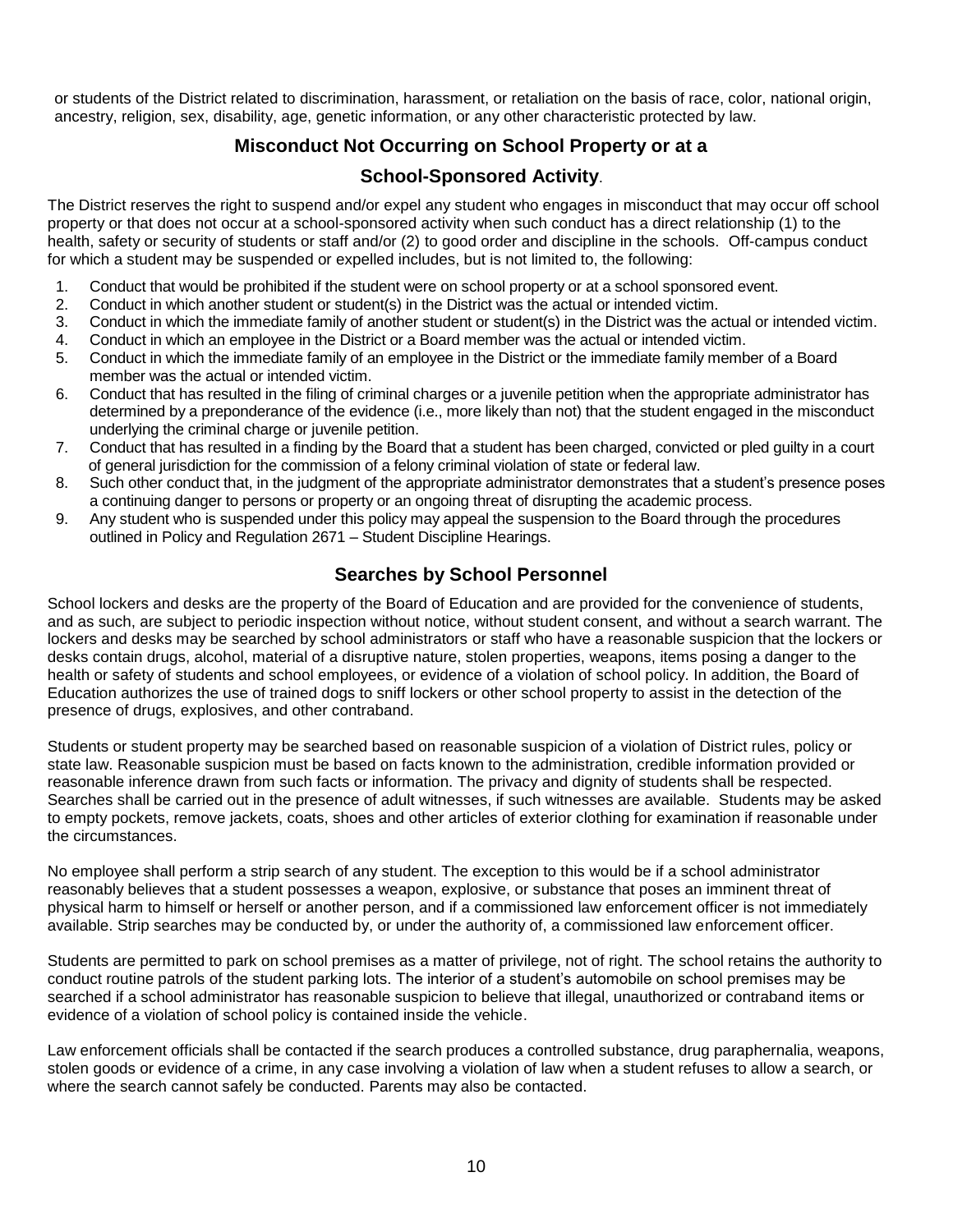A student who refuses to submit to a search may be appropriately disciplined by school officials.*(Board of Education Policy 2150)*

## **Student Conduct on Buses**.

The safety of students during their transportation to and from school is a responsibility which they and their parents/guardians share with the bus drivers and school officials. Therefore, the rules of student conduct will be issued to all students at the beginning of the school year, and to new students upon enrollment. Students who fail to observe these rules will be subject to immediate disciplinary actions.

Students using District transportation are under the jurisdiction of the school from the time they board the bus until they are released at school or at the stop nearest their home.

- 1. Students must present proper identification if requested to do so.
- 2. The bus driver is in complete charge of the bus and students are expected to comply with his/her requests at all times.
- 3. Students must obey and respect the orders of District employees.
- 4. Students must be on time; the bus cannot wait beyond its regular schedule for those who are tardy.
- 5. Students must never stand in the roadway while waiting for the bus.
- 6. Students are permitted to converse quietly with persons sitting near them.
- 7. Students must be seated and are not permitted to change seats when the bus is in motion or to annoy other riders on the bus.
- 8. Students must not, under any circumstances, put their heads or arms out of the windows.
- 9. Students will be held responsible for any and all damage to the bus perpetrated by them.
- 10. The use of profane or abusive language will not be tolerated on the bus.
- 11. Smoking, striking matches or lighting cigarette lighters is not permitted on the bus.
- 12. Fighting on the bus shall be considered a very serious offense.
- 13. Students must observe directions of the driver and other District employees when leaving the bus.
- 14. Any damage to the bus should be reported at once to the driver.
- 15. Students must ride the bus to which they are assigned. Any change must be cleared with the Director of Transportation Services in advance.
- 16. The school bus is an extension of the school and all school rules and regulations which pertain to student conduct in the schools are applicable to student conduct on a school bus. *(Board of Education Policy and Regulation 2652)*

## **Truancy and Educational Neglect**

The Board of Education believes regular attendance is important to academic success. Therefore, the Board directs that problems with attendance on the part of any student be investigated and acted upon promptly.

Truancy is defined as deliberate absence from school on the part of the pupil with or without the knowledge of the parent/guardian and for which no justifiable excuse is given. When a pattern of truancy becomes evident, the principal will investigate and take such action as circumstances dictate.

Section 210.115 R.S.Mo. mandates reporting to the Division of Family Services when there is reasonable cause to suspect that a student's nonattendance is due to the educational neglect of the parents/guardians.

subjected to home conditions or circumstances which would reasonably result in truancy will immediately report or cause a report to be made to the building principal, or his/her designee, who will then become responsible for making a report via the Student Abuse Hotline to the Missouri Division of Family Services (DFS). The building principal shall inform the Superintendent/designee that a report has been made, and keep the Superintendent apprised of the status of the case. (*Board Policy 2340*).

#### **Truancy**

It is the responsibility of every parent/guardian to ensure that their child (ren) attend school regularly. When a pattern of truancy or excessive absence is identified by the school principal, the following procedures will be followed to address the concern.

Truancy is defined as absence from school (full or partial day) without the expressed consent or knowledge of the parent/guardian. Chronic truancy is defined as unexcused absence from school for ten (10) or more days per school year.